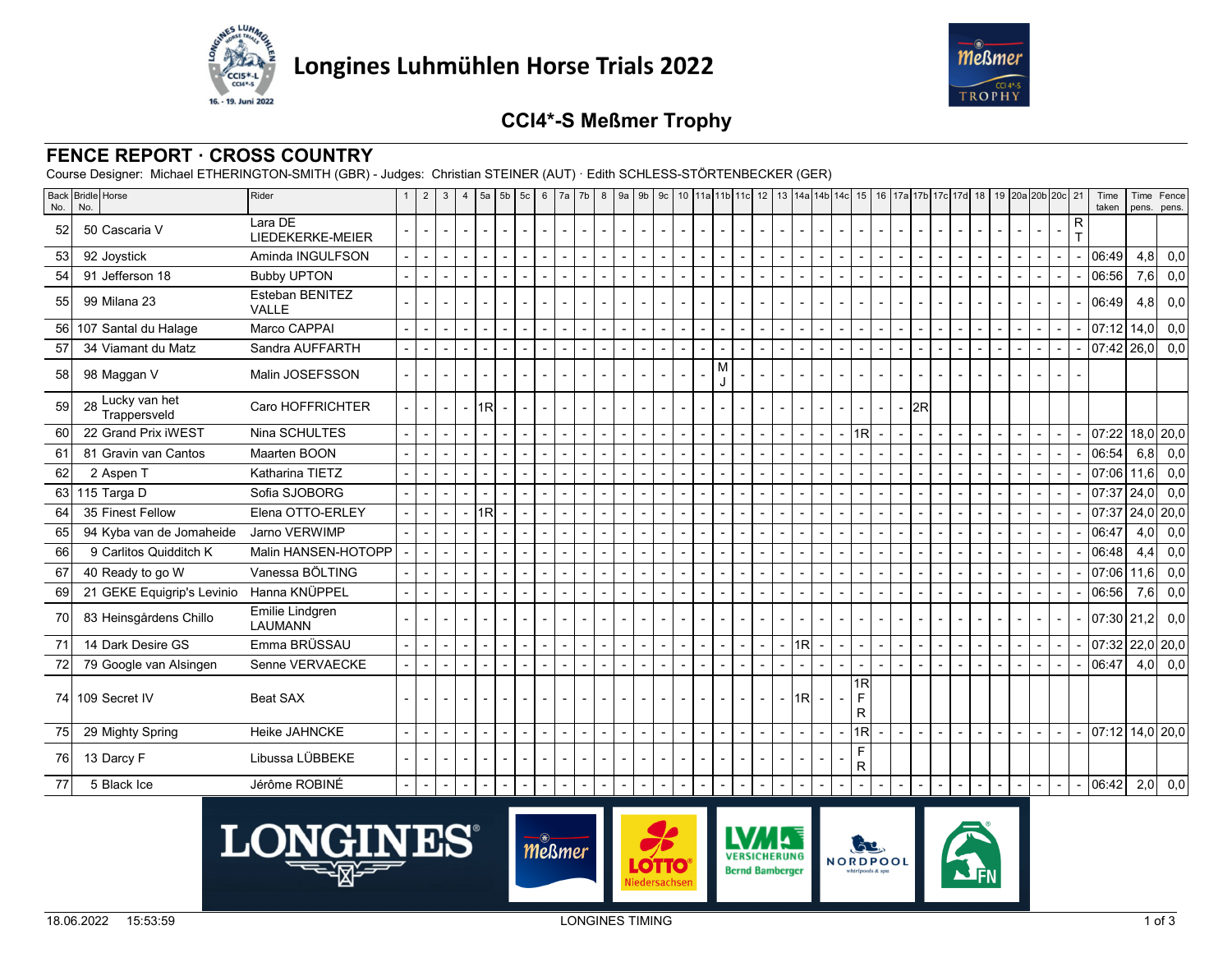



# **CCI4\*-S Meßmer Trophy**

#### **FENCE REPORT · CROSS COUNTRY**

Course Designer: Michael ETHERINGTON-SMITH (GBR) - Judges: Christian STEINER (AUT) · Edith SCHLESS-STÖRTENBECKER (GER)

| No.             | Back Bridle Horse<br>No. | Rider                       | $\overline{2}$ | $\mathbf{3}$             | $\overline{4}$           | 5a                       | $5b$ 5c                  |                | 6 <sup>1</sup> | 7a | 7b                       | 8 9a 9b 9c               |                          |                          |                |        |                          |                          |                          |                          |                          |        | 10 11a 11b 11c 12 13 14a 14b 14c 15 16 17a 17b 17c 17d 18 19 20a 20b 20c 21 |                          |                          |                          |                          |                |  |                          |                          |                          |                          | Time<br>taken     | Time<br>pens. | Fence<br>pens. |
|-----------------|--------------------------|-----------------------------|----------------|--------------------------|--------------------------|--------------------------|--------------------------|----------------|----------------|----|--------------------------|--------------------------|--------------------------|--------------------------|----------------|--------|--------------------------|--------------------------|--------------------------|--------------------------|--------------------------|--------|-----------------------------------------------------------------------------|--------------------------|--------------------------|--------------------------|--------------------------|----------------|--|--------------------------|--------------------------|--------------------------|--------------------------|-------------------|---------------|----------------|
| 78              | 41 ACSI Harry Belafonte  | Thierry VAN REINE           |                | $\overline{\phantom{0}}$ | $\overline{\phantom{a}}$ | $\overline{\phantom{0}}$ | $\overline{\phantom{a}}$ | $\overline{a}$ |                |    | $\sim$                   | $\overline{\phantom{a}}$ | $\overline{\phantom{a}}$ | $\sim$                   | $\blacksquare$ | $\sim$ | $\overline{\phantom{a}}$ | $\sim$                   | $\sim$                   | $\overline{\phantom{a}}$ | $\sim$                   | $\sim$ |                                                                             | $\sim$                   | $\sim$                   | $\overline{\phantom{a}}$ | $\sim$                   | $\overline{a}$ |  | $\overline{\phantom{0}}$ | $\overline{\phantom{a}}$ | $\overline{\phantom{a}}$ | $\sim$                   | 07:04             |               | $10,8$ 0,0     |
|                 | 80 111 Shjabrina         | Mia HASTRUP                 |                |                          | $\overline{\phantom{a}}$ |                          | $\overline{a}$           |                |                |    | $\sim$                   | $\blacksquare$           | $\overline{\phantom{0}}$ | $\overline{\phantom{a}}$ | $\blacksquare$ |        |                          | $\overline{\phantom{a}}$ | $\sim$                   | $\overline{\phantom{0}}$ | $\overline{\phantom{a}}$ |        |                                                                             | $\overline{\phantom{a}}$ | $\overline{\phantom{a}}$ | $\overline{\phantom{0}}$ | $\overline{\phantom{a}}$ |                |  | $\sim$                   | $\blacksquare$           | $\overline{\phantom{0}}$ | $\sim$                   | 107:131           | 14.4          | 0,0            |
| 81              | 4 Barbados 26            | Alina DIBOWSKI              |                |                          |                          |                          | $\overline{a}$           |                |                |    |                          | $\blacksquare$           | $\overline{\phantom{0}}$ | $\overline{\phantom{a}}$ | $\blacksquare$ |        |                          | $\overline{\phantom{0}}$ | $\sim$                   | $\blacksquare$           | $\sim$                   |        |                                                                             | $\overline{\phantom{0}}$ | $\overline{\phantom{a}}$ | $\overline{\phantom{0}}$ | $\overline{\phantom{a}}$ |                |  |                          | $\blacksquare$           |                          | $\overline{\phantom{a}}$ | 06:52             | 6,0           | 0,0            |
| 82              | 57 Clover 15             | <b>Balázs KAIZINGER</b>     |                |                          | $\overline{\phantom{a}}$ |                          | $\overline{a}$           |                |                |    | $\overline{\phantom{0}}$ | $\blacksquare$           | $\overline{\phantom{0}}$ | $\blacksquare$           | $\blacksquare$ |        |                          | $\overline{\phantom{0}}$ | $\sim$                   | $\blacksquare$           | $\blacksquare$           |        |                                                                             | $\overline{\phantom{0}}$ | $\overline{\phantom{a}}$ | $\overline{\phantom{0}}$ | $\overline{\phantom{a}}$ | $\blacksquare$ |  | $\overline{\phantom{0}}$ | $\blacksquare$           | $\overline{\phantom{0}}$ | $\overline{\phantom{a}}$ | 07:18             | 16,4          | $_{0,0}$       |
| 83              | 37 Timmo                 | Nicolai ALDINGER            |                |                          | $\overline{\phantom{a}}$ |                          | $\overline{\phantom{a}}$ |                |                |    | $\overline{\phantom{0}}$ | $\overline{a}$           | $\overline{a}$           | $\overline{\phantom{a}}$ | $\overline{a}$ |        |                          | $\overline{\phantom{0}}$ | $\sim$                   | $\overline{\phantom{0}}$ | $\sim$                   |        |                                                                             | $\overline{\phantom{0}}$ | $\overline{\phantom{a}}$ | $\overline{\phantom{0}}$ | $\overline{\phantom{a}}$ | $\overline{a}$ |  |                          | $\overline{\phantom{a}}$ |                          | $\overline{\phantom{a}}$ | 06:48             | 4,4           | 0,0            |
| 84              | 74 Fifty Fifty           | Patrick RÜEGG               |                |                          |                          |                          | $\overline{a}$           |                |                |    | $\overline{a}$           | $\overline{\phantom{a}}$ | $\overline{\phantom{0}}$ | $\overline{\phantom{a}}$ |                |        |                          | $\overline{a}$           | $\sim$                   |                          | $\overline{\phantom{a}}$ |        |                                                                             | $\overline{a}$           | $\overline{a}$           |                          |                          |                |  |                          | $\overline{a}$           |                          | $\overline{a}$           | 07:10             | 13,2          | 0,0            |
| 85              | 93 Kaizen                | Lina FORSBERG               |                |                          | $\overline{\phantom{a}}$ |                          | $\overline{a}$           |                |                |    | $\overline{\phantom{0}}$ | $\overline{\phantom{a}}$ |                          | $\overline{a}$           | $\overline{a}$ |        |                          | $\overline{\phantom{0}}$ | $\sim$                   |                          | $\overline{a}$           |        |                                                                             | $\overline{\phantom{0}}$ | $\overline{\phantom{a}}$ |                          | $\overline{a}$           |                |  |                          | $\overline{\phantom{a}}$ |                          | $\overline{a}$           | 06:32             | 0,0           | $_{0,0}$       |
| 86              | 10 Casino 80             | <b>Dirk SCHRADE</b>         |                |                          |                          |                          |                          |                |                |    |                          | $\overline{\phantom{a}}$ |                          |                          |                |        |                          | $\overline{\phantom{0}}$ | $\overline{\phantom{a}}$ |                          |                          |        |                                                                             |                          |                          |                          |                          |                |  |                          |                          |                          |                          | 06:45             | 3,2           | 0,0            |
| 88              | 12 D'Accord 70           | <b>Christoph WAHLER</b>     |                |                          |                          |                          |                          |                |                |    |                          |                          |                          |                          |                |        |                          | $\sim$                   | $\overline{\phantom{a}}$ |                          |                          |        |                                                                             |                          |                          |                          |                          |                |  |                          |                          |                          |                          | 06:42             | 2,0           | 0,0            |
| 89              | 67 Enjoy                 | Sanne DE JONG               |                |                          |                          |                          |                          |                |                |    |                          |                          |                          |                          |                |        |                          |                          |                          |                          |                          |        |                                                                             |                          |                          |                          |                          |                |  |                          |                          |                          |                          | 06:58             | 8,4           | $_{0,0}$       |
| 90 <sup>°</sup> | 31 Naughty Girl 5        | Anna SIEMER                 |                |                          |                          |                          |                          |                |                |    |                          |                          |                          |                          |                |        |                          | 1R                       |                          |                          |                          |        |                                                                             |                          |                          | 1 <sub>R</sub>           |                          |                |  |                          |                          |                          |                          |                   |               |                |
| 91              | 84 Honeyblue             | Julien DESPONTIN            |                |                          |                          |                          |                          |                |                |    |                          |                          |                          |                          |                |        |                          |                          |                          |                          |                          |        |                                                                             |                          |                          |                          |                          |                |  |                          |                          |                          |                          | 07:26             | 19,6          | $_{0,0}$       |
| 92              | 116 Techno               | Anna FRESKGÅRD              |                |                          |                          |                          |                          |                |                |    |                          |                          |                          |                          |                |        |                          |                          |                          |                          |                          |        |                                                                             |                          |                          |                          |                          |                |  |                          |                          |                          |                          | 06:58             | 8,4           | $_{0,0}$       |
| 93              | 24 Highlighter           | Michael JUNG                |                |                          |                          |                          |                          |                |                |    |                          |                          |                          |                          |                |        |                          |                          |                          |                          |                          |        |                                                                             |                          |                          |                          |                          |                |  |                          |                          |                          |                          | 06:35             | 0,0           | $_{0,0}$       |
| 94              | 52 Chin Tonic HS         | William COLEMAN             |                |                          |                          |                          |                          |                |                |    |                          |                          |                          |                          |                |        |                          |                          |                          |                          |                          |        |                                                                             |                          |                          |                          |                          |                |  |                          |                          |                          |                          | 07:06             | 11,6          | $_{0,0}$       |
| 95              | 85 Hooney d'Arville      | Lara DE<br>LIEDEKERKE-MEIER |                |                          |                          |                          |                          |                |                |    |                          |                          | 1R                       |                          |                |        |                          |                          |                          |                          |                          |        |                                                                             |                          |                          |                          |                          |                |  |                          |                          |                          |                          | 07:36 23,6 20,0   |               |                |
| 96              | 86 Hot Cup VH            | Aminda INGULFSON            |                |                          |                          | 1 <sub>R</sub>           |                          |                |                |    |                          |                          |                          |                          |                |        |                          |                          |                          |                          |                          |        |                                                                             |                          | $\overline{\phantom{a}}$ |                          |                          |                |  |                          |                          |                          |                          | $07:44$ 26,8 20,0 |               |                |
| 97              | 128 Clever Louis         | <b>Bubby UPTON</b>          |                |                          |                          |                          |                          |                |                |    |                          |                          |                          |                          |                |        |                          |                          |                          |                          |                          |        |                                                                             |                          |                          |                          |                          |                |  |                          |                          |                          |                          | 07:34             | 22,8          | $_{0,0}$       |
|                 | 98 121 Utrera AA 35 1    | Esteban BENITEZ<br>VALLE    |                |                          |                          |                          |                          |                |                |    |                          |                          |                          |                          |                |        |                          |                          |                          |                          |                          |        |                                                                             |                          |                          |                          |                          |                |  |                          |                          |                          |                          | 06:46             | 3,6           | 0,0            |
| 99              | 120 Uter                 | Marco CAPPAI                |                |                          |                          |                          |                          |                |                |    |                          |                          |                          |                          |                |        |                          |                          | $\overline{\phantom{a}}$ |                          |                          |        |                                                                             |                          | $\overline{\phantom{a}}$ |                          |                          |                |  |                          |                          |                          |                          | 06:35             | 0,0           | $_{0,0}$       |
| 100             | 32 Rosveel               | Sandra AUFFARTH             |                |                          |                          |                          |                          |                |                |    |                          |                          |                          |                          |                |        |                          |                          | $\blacksquare$           |                          |                          |        |                                                                             |                          | $\overline{\phantom{a}}$ |                          |                          |                |  |                          |                          |                          |                          | 06:43             | 2,4           | 0,0            |
| 101             | 78 Golden Midnight       | Malin JOSEFSSON             |                |                          |                          |                          |                          |                |                |    |                          |                          |                          |                          |                |        |                          |                          |                          |                          |                          |        |                                                                             |                          |                          |                          |                          |                |  |                          |                          |                          |                          | 06:39             |               | $0,8$ 0,0      |

| <sup>1</sup> Refusal | $\overline{\phantom{a}}$ | $\sim$                   |                          | $\ddot{\phantom{0}}$     | -                        |        |                          |                          |                          |                          |                          | $\overline{\phantom{0}}$ |                          |                          | $\overline{\phantom{0}}$ |                          |                          | $\overline{\phantom{0}}$ |        | ∠                        |                          |                          | $\sim$                   |                          | -                        | $\overline{\phantom{a}}$ | $\overline{\phantom{a}}$ | $\overline{\phantom{0}}$ |        |                          |                          | $\overline{\phantom{0}}$ | - 44 |
|----------------------|--------------------------|--------------------------|--------------------------|--------------------------|--------------------------|--------|--------------------------|--------------------------|--------------------------|--------------------------|--------------------------|--------------------------|--------------------------|--------------------------|--------------------------|--------------------------|--------------------------|--------------------------|--------|--------------------------|--------------------------|--------------------------|--------------------------|--------------------------|--------------------------|--------------------------|--------------------------|--------------------------|--------|--------------------------|--------------------------|--------------------------|------|
| 2 Refusal            | $\overline{\phantom{a}}$ | $\sim$                   | $\overline{\phantom{a}}$ | $\overline{\phantom{a}}$ | $\overline{\phantom{0}}$ | $\sim$ |                          | $\overline{\phantom{0}}$ | $\overline{\phantom{a}}$ | $\overline{\phantom{0}}$ | $\sim$                   | $\sim$                   | $\overline{\phantom{0}}$ | $\sim$                   | $\overline{\phantom{a}}$ | $\sim$                   | $\sim$                   | $\overline{\phantom{a}}$ | $\sim$ | $-$                      | $\overline{\phantom{a}}$ | $\sim$                   | $\overline{\phantom{0}}$ |                          |                          | $\overline{\phantom{a}}$ | $\overline{\phantom{a}}$ | $\overline{\phantom{a}}$ | $\sim$ | $\overline{\phantom{a}}$ | $\sim$                   | $\overline{\phantom{a}}$ |      |
| <b>Fall Rider</b>    |                          | -                        |                          | $\overline{\phantom{a}}$ | $\overline{\phantom{0}}$ |        |                          |                          |                          |                          |                          | $\overline{\phantom{0}}$ |                          |                          | $\overline{\phantom{0}}$ | $\overline{\phantom{0}}$ |                          | $\overline{\phantom{0}}$ |        | $\overline{\phantom{0}}$ |                          |                          |                          | $\overline{\phantom{0}}$ |                          |                          |                          |                          |        |                          |                          | $\overline{\phantom{a}}$ |      |
| Missed Jump          | -                        | $\overline{\phantom{0}}$ |                          |                          | -                        |        |                          |                          |                          |                          | $\overline{\phantom{a}}$ | $\overline{\phantom{0}}$ |                          | $\overline{\phantom{0}}$ | $\overline{\phantom{a}}$ |                          |                          | $\overline{\phantom{0}}$ | $\sim$ | $\overline{\phantom{0}}$ |                          |                          | $\overline{\phantom{0}}$ |                          | $\overline{\phantom{0}}$ | $\overline{\phantom{0}}$ |                          | $\overline{\phantom{0}}$ |        |                          | $\overline{\phantom{0}}$ | $\overline{\phantom{a}}$ |      |
| eliminated           | $\overline{\phantom{a}}$ | $\sim$                   | $\overline{\phantom{a}}$ | $\overline{\phantom{a}}$ | $\overline{\phantom{0}}$ | $\sim$ | $\overline{\phantom{a}}$ | $\overline{\phantom{a}}$ | $\overline{\phantom{a}}$ | .                        | $\sim$                   | $\sim$                   | $\overline{\phantom{0}}$ | $\overline{\phantom{0}}$ | $\overline{\phantom{0}}$ |                          | $\overline{\phantom{a}}$ | $\overline{\phantom{a}}$ | .      | $-$                      | $\overline{\phantom{0}}$ | $\overline{\phantom{a}}$ | ∼                        |                          |                          | $\overline{\phantom{a}}$ | $\sim$                   | $\overline{\phantom{a}}$ | $\sim$ | $\sim$                   | .                        | $\overline{\phantom{a}}$ | 4    |